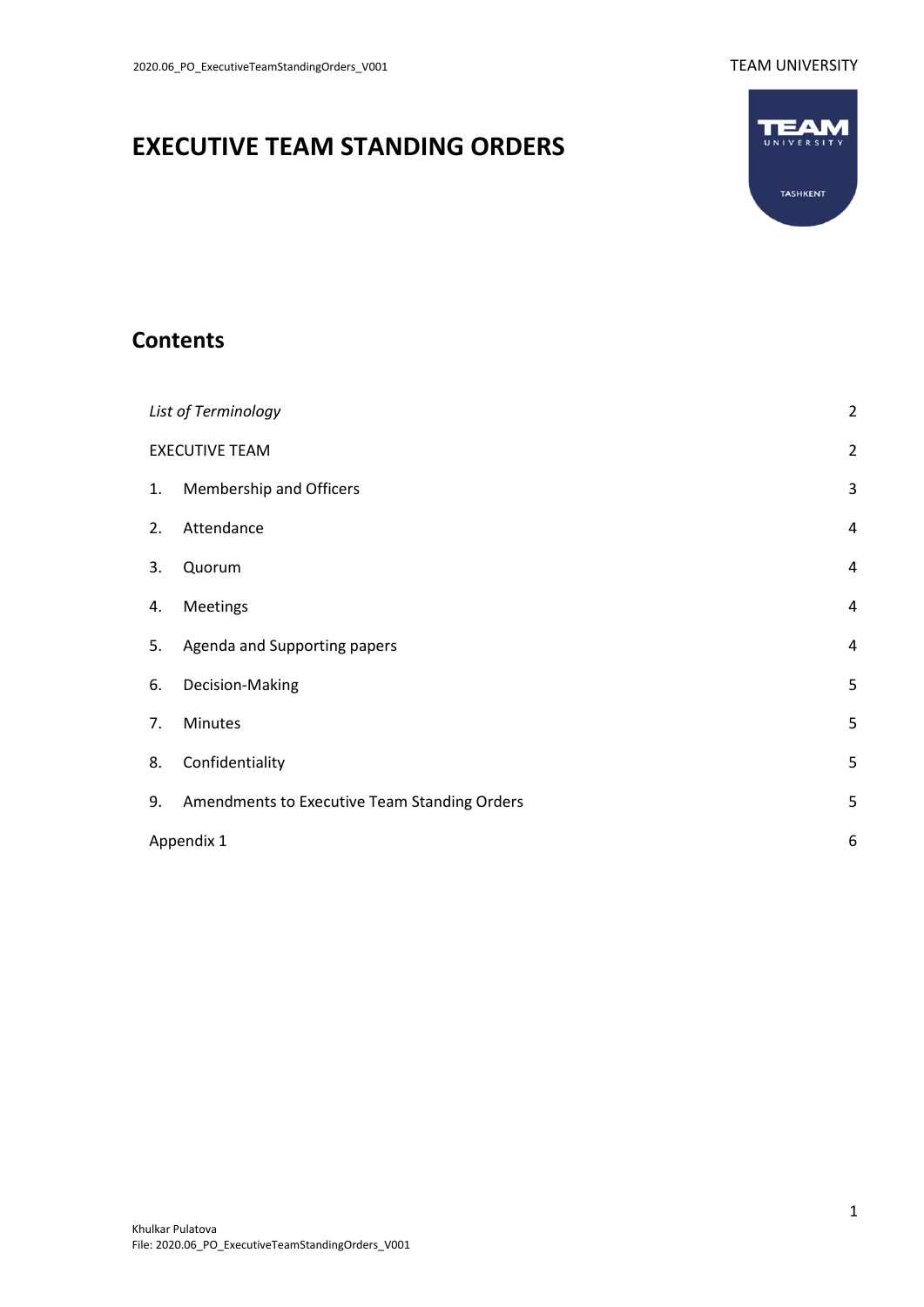#### <span id="page-1-0"></span>*List of Terminology*

- **Board of Trustees –** a governing body, ensures that the university is well managed and the strategy for the future of the university ensures its sustainability. The composition will reflect the stakeholder interests in the university, this being the investors as well as the community to which the university serves.
- **Collective responsibility –** is the convention whereby individual members of the University are held accountable for the actions and decisions of University as a whole.
- **Executive Team Standing Orders –** the standard operating procedures explain the conduct and responsibilities of Executive Team and must be approved by the Board of Trustees.
- **Ex-officio –** are members holding an official position or role as defined by the agreed organizational structure, e.g. Rector, Deputy Academic Administration, Deputy Academic Development, Deputy Student Engagement.
- **Statutes** set out the objects and powers of the University, and define the Statutory Officers, the Board of Trustees, Academic Council and the Executive Team. The Statutes may only be amended following a process of consultation by the Board of Trustees. Any amendments require the approval of the Board of Trustees. The Statutes give the power to the Executive Team to develop rules and laws that could be implemented in the University.

**Note:** The Format of the Executive Team Standing Orders policy was developed separately from the format of the Policy Content Checklist.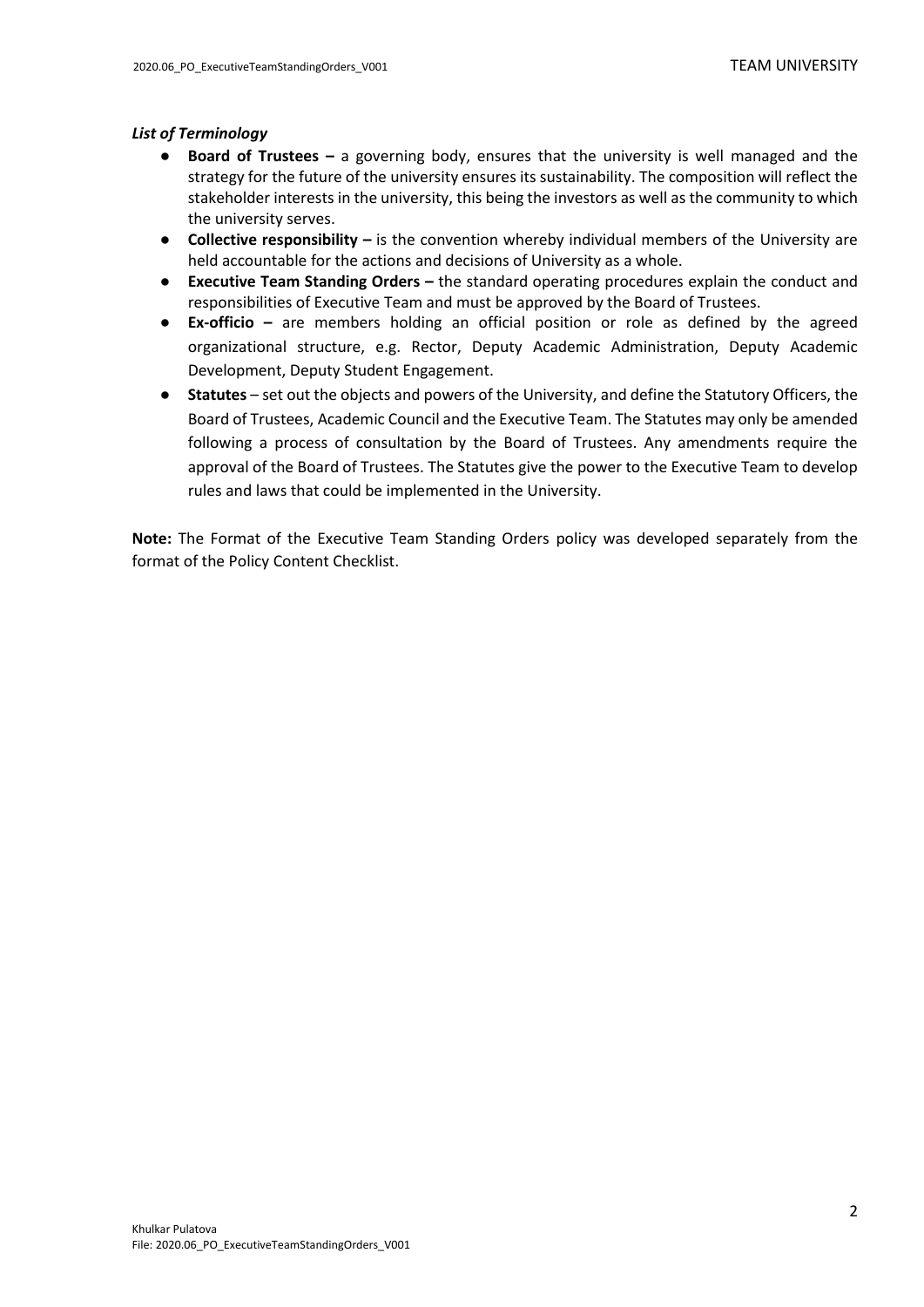#### <span id="page-2-0"></span>**EXECUTIVE TEAM**

**Executive Team (ET)** - is the senior management body of the University, in overseeing the strategic direction for the University and delivering its vision with corporate responsibility for managing the business of the institution. Executive Team ensures there is effective leadership, management and coordination of all the major academic and support activities undertaken by the University. The ET monitors and interprets external events, including financial or political developments, to understand any likely impact on the University.

Executive Team reports to and works in partnership with the Board of Trustees to determine the character, identity and strategic direction of the University. It also advises the Board on all decisions and actions necessary for the conduct of the University and for the achievement of its objectives.

Executive Team primary focus is to consider, approve and monitor the effectiveness of University strategic objectives and operations, delegating budgetary responsibilities to departments and developing institutional plans and performance indicators, including:

- developing the detailed strategies to deliver the University Plan. Strategies are designed around key areas for the University including: teaching and learning, research, the student experience, estates and campus development, finance, human resources, business and community, governance and management.
- the effective strategic management of the University's resources (such as: people, finance, technology and estates), organisation (such as: structures, policies and decision-making) and services (such as systems, projects and service delivery)
- setting and monitoring of targets and benchmarks for the University and faculties
- assessment and monitoring of institutional external and internal risks

Executive Team takes key executive decisions and ensures that the institution operates efficiently. The ET supplies the Board of Trustees and its committees with executive reports, draft budgets and accounts, key performance indicators, benchmarking information on capital investment and reports on risk management.

Executive Team:

- I. Ensures the effective leadership, coordination and management of the activities of the University
- II. Ensures effective communication with and support for the Board of Trustees and other key University committees
- III. Prepares draft plans, strategies and budgets for consideration and approval by Board of Trustees and other key committees
- IV. Ensures that the University Plan and associated strategies are implemented
- V. Sets policy and takes executive decisions in accordance with an agreed scheme of delegation and decision making
- VI. Monitors the performance of the University against a range of performance indicators and where necessary takes corrective action
- VII. Maintains a high-level understanding of the wider context and environment in which the University operates
- VIII. Ensures that the University responds in a timely way to emerging threats and takes advantage of new opportunities

#### <span id="page-2-1"></span>**1. Membership and Officers**

- 1.1 Executive Team consists of representatives from the following areas:
	- Academic Representative
	- Academic-Administration Representative (Registrar, Admission, Policy, Quality Assurance and Enhancement)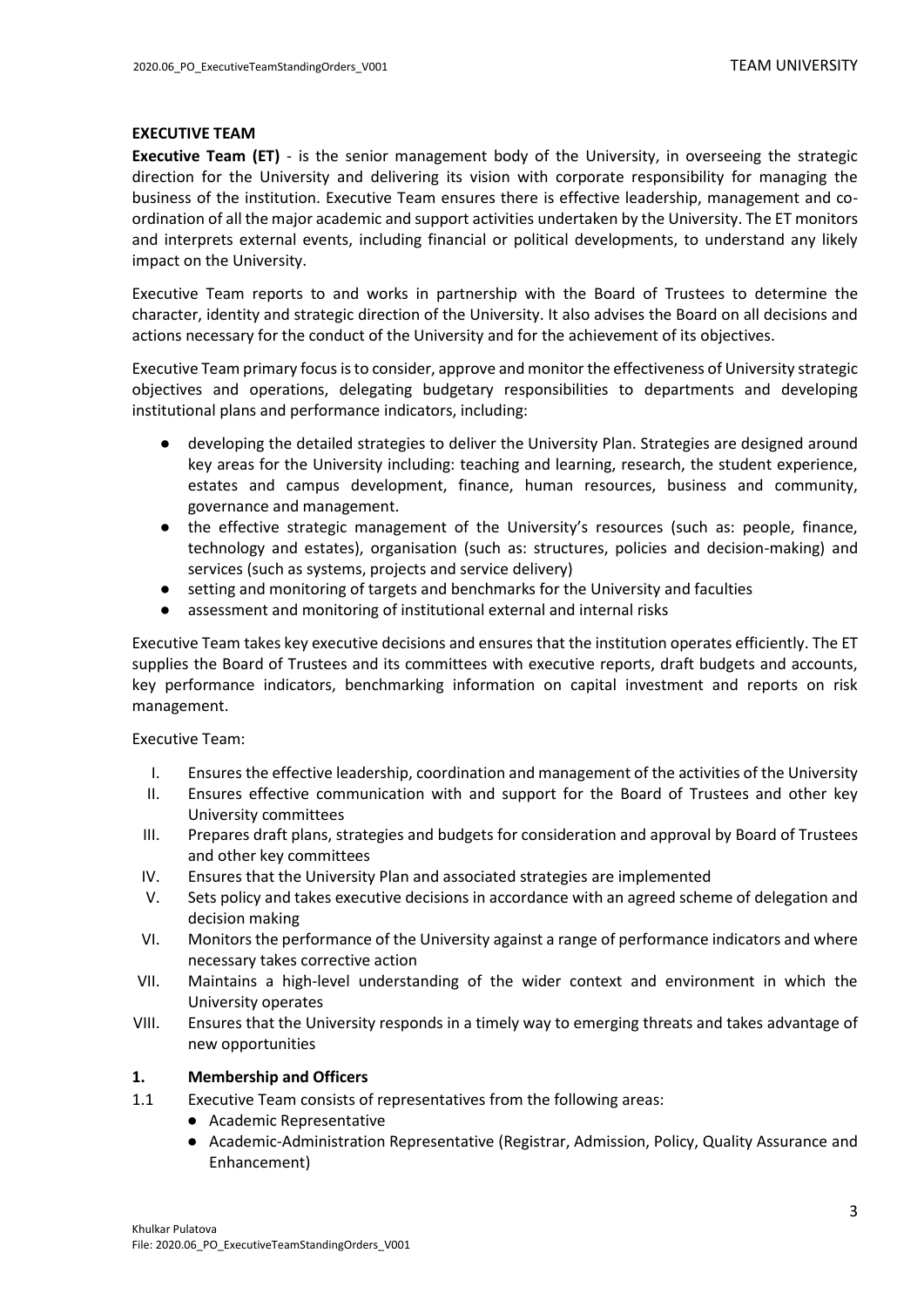- Student Engagement Representative (Learning and Resources Centre, Students Service, Extracurricular Activities)
- Finance Representative
- Professional Support Representative (Human Resources, Marketing, Finance, IT)
- Secretary of the Executive Team (non-voting) a member whose main role is to support the Chair in ensuring the smooth functioning of the Executive Team.

#### **Responsibilities:**

- Ensuring meetings are effectively organised and minuted
- Maintaining effective records and administration
- Upholding the legal requirements of governing documents
- Communication and correspondence
- 1.2 The membership of the Executive Team should consist of up to 7 person all ex-officio members of Executive Team.
- 1.3 Executive Team members are appointed and re-appointed in accordance with the provisions of University Statutes and the appointment arrangements specified in the Executive Team Standing Orders.
- 1.4 Any Executive Team member who resigns during their term of office should submit their resignation in writing to the Chair of Executive Team.
- 1.5 Executive Team members are not members in any representative capacity and should exercise the responsibilities of Executive Team in the best interests of the University as a whole. They should abide by the principle of collective responsibility.

#### *The membership of Executive Team is:*

| <b>EX-OFFICIO</b> |                                                      |  |  |  |  |
|-------------------|------------------------------------------------------|--|--|--|--|
| N <sub>2</sub>    | <b>Position</b>                                      |  |  |  |  |
| 1.                | Rector - Chair                                       |  |  |  |  |
| 2.                | Deputy Rector Academic-Administration - Deputy Chair |  |  |  |  |
| 3.                | Deputy Rector Student Engagement                     |  |  |  |  |
| 4.                | Deputy Rector Academic                               |  |  |  |  |
| 5.                | <b>HR Director</b>                                   |  |  |  |  |
| 6.                | <b>Finance Director</b>                              |  |  |  |  |
| 7.                | Programme Manager                                    |  |  |  |  |
|                   |                                                      |  |  |  |  |

The membership of Executive Team with *full names* of members is attached to the Appendix 1.

#### <span id="page-3-0"></span>**2. Attendance**

- 2.1 In the absence of the Chair, the Deputy Chair will assure all the functions of the Chair, and in the absence of the Deputy Chair, ET must elect a member to take that role.
- 2.2 Executive Team members should make every endeavor to attend all meetings of the ET. When they are unable to attend a meeting, their apologies should be submitted in advance to the Secretary together with any comments on the agenda so that these may be shared at the meeting.
- 2.3 Attendance statistics will be published on an annual basis.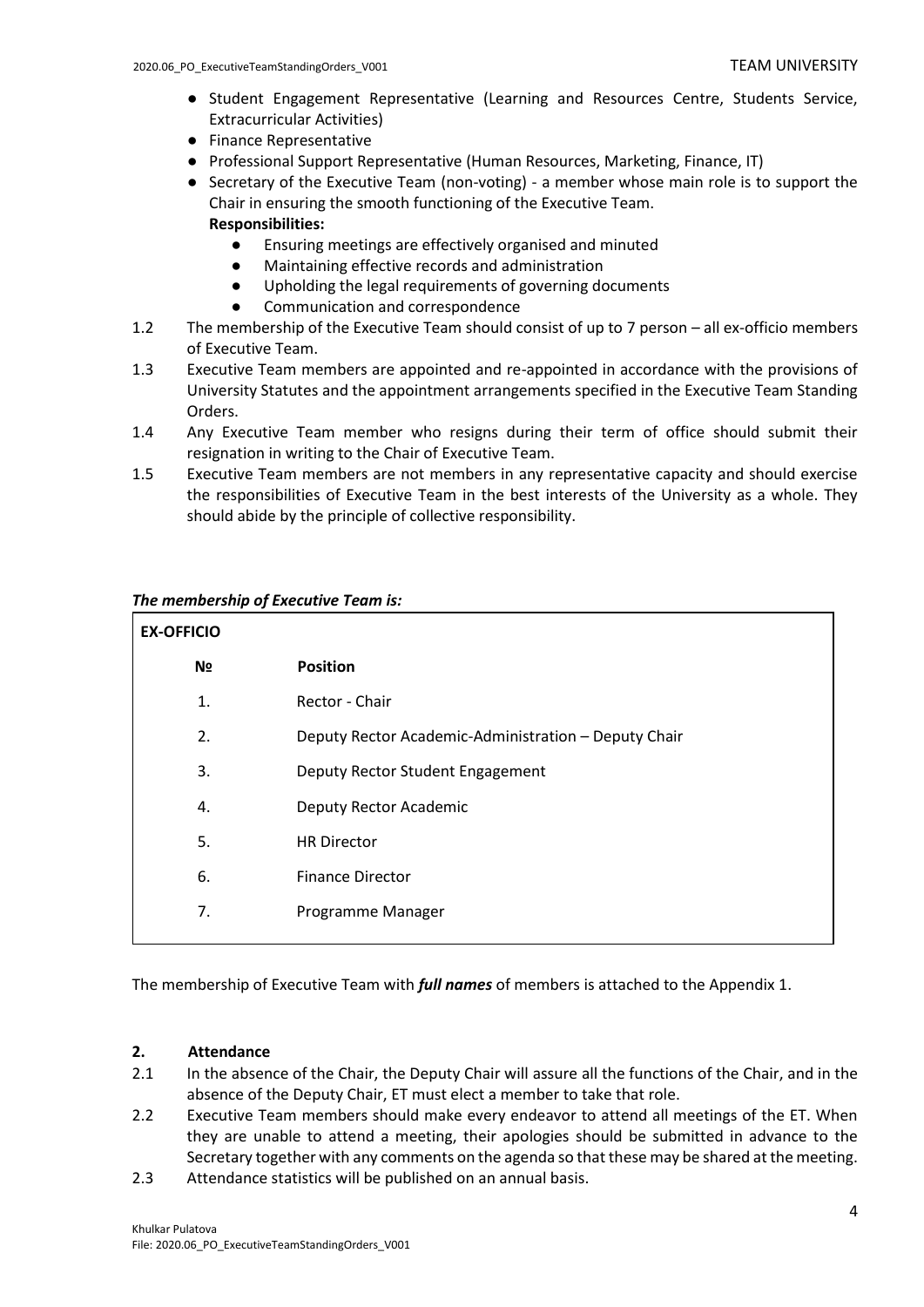- 2.4 The failure of Executive Team member to attend any meetings of the ET or its committees for a period of six months will result in their automatic removal from the ET, unless mitigating circumstances have been approved by the Chair.
- 2.5 Executive Team members are normally expected in person however, exceptionally and at the Chair's discretion, may attend virtually, providing that sufficient notice has been given to allow appropriate arrangements to be put in place. Executive Team member attending in a virtual capacity will be deemed to have attended the meeting, will be counted in the quorum, and can vote. However, the minutes will record the nature of their attendance.
- 2.6 Attendance at all or part of the Executive Team meeting for anyone other than the ET members, is by invitation only, subject to the approval of the Chair.

### <span id="page-4-0"></span>**3. Quorum**

- 3.1 The quorum for any meeting of the Executive Team will be two-thirds of its membership, including the Chair at the time of the meeting.
- 3.2 The members of the Executive Team may participate in a meeting from separate locations by means of conference telephone or other communication equipment, which allows those participating to hear each other, and will be entitled to vote or will be counted in the quorum accordingly.

#### <span id="page-4-1"></span>**4. Meetings**

- 4.1 Executive Team meetings are held minimum once a week and as required.
- 4.2 Special meetings of the Executive Team can be convened by the Chair, or on the formal signed request of a minimum of 40% of the ET members, to dispose of any urgent and unforeseen business that cannot wait until the next ordinary meeting of the Executive Team.
- 4.3 Special meetings must take place no sooner than 24 hours and no longer than 14 days after the Secretary has issued notice of the meeting to the Executive Team.
- 4.4 The Chair has the power to adjourn a meeting temporarily, or to another date. The reasons for doing so must be notified to the Executive Team and recorded in the minutes.

### <span id="page-4-2"></span>**5. Agenda and Supporting papers**

- 5.1 The Secretary compiles the agenda and meeting papers for all meetings of the ET in conjunction with the Chair of the Executive Team. Authors of papers should follow guidance for the preparation of ET papers. The paper of **Policy Content Checklist <https://drive.google.com/file/d/1kacVctdOI5oNO3ILqNWvuxWIdR2NTNzi/view?usp=sharing>** will act as a guidance.
- 5.2 The Secretary must issue a formal notice of an ordinary Executive Team meeting, along with an agenda and papers, no later than three days before the date of the meeting. The deadline for special meetings is 48 hours before the meeting.
- 5.3 Executive Team is "digital by default". All circulations will therefore be in electronic format, unless a request for a paper copy is submitted to the Executive Team no later than 14 days before the date of the meeting.
- 5.4 The Chair has discretion over the inclusion of proposed items of business on the agenda, though must advise the Executive Team of the basis for any decision for inclusion or rejection.
- 5.5 No business can be considered at a special meeting except that which gives rise to the meeting and is specified within the notice of meeting issues by the Secretary. All other matters must be retained for consideration at the next ordinary meeting of the UET.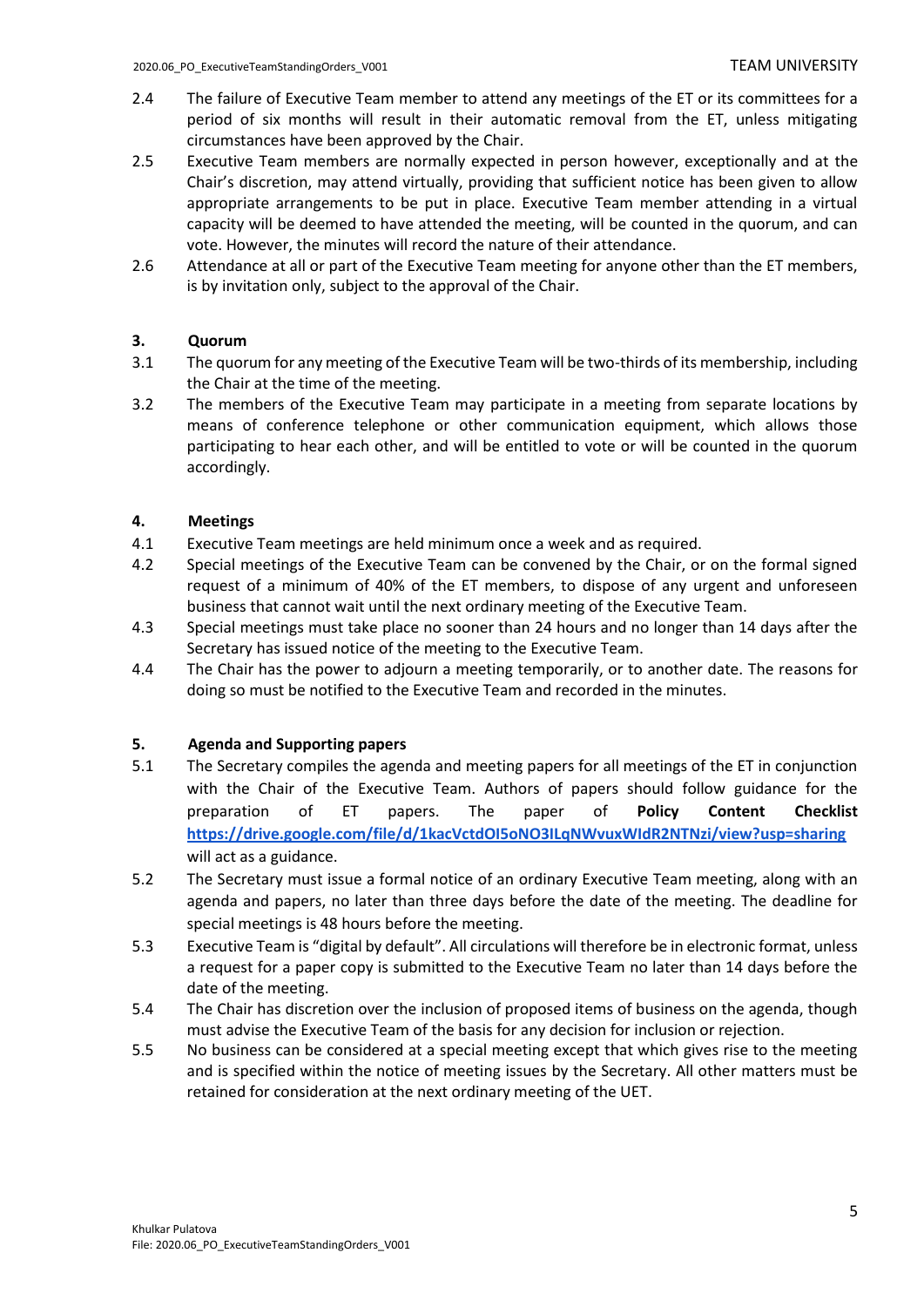#### <span id="page-5-0"></span>**6. Decision-Making**

- 6.1 Decisions should normally be made on the basis of consensus. A formal vote can be held where the Chair deems it appropriate, or if requested by the ET member. The process of institutional internal decision-making is illustrated in the Appendix 2.
- 6.2 Formal voting normally takes place by show of hands, with the Secretary acting as teller. Only the ET members can vote, unless they are precluded from doing so by a conflict of interest.
- 6.3 Voting is normally by simple majority of those present and voting with the Chair making a second or casting vote in case of equality of votes.
- 6.4 The Secretary must record the number of votes cast for and against any proposition, and the number of abstentions, in the minutes of the meeting.
- 6.5 In exceptional cases, if an urgent decision of the ET is required between meetings, a decision can be taken electronically providing that all ET members have been consulted, and a minimum of 2/3 have responded; the 2/3 members must include the Chair of the Executive Team.
- 6.6 The Secretary is responsible for the conduct of any decisions taken by correspondence, including keeping accurate records, and reporting the decision to the subsequent meeting of the Executive Team.

### <span id="page-5-1"></span>**7. Minutes**

- 7.1 The Secretary is responsible for the recording of the minutes of proceedings of all formal meetings of the ET.
- 7.2 Minutes of ET meetings must be approved by the Chair before being circulated to the Executive Team. The minutes must then be approved [as amended] by the Executive Team at the subsequent meeting as a true and accurate record.
- 7.3 Minutes of the Executive Team Meetings are published on the main Google allocated university documents storage resource of TEAM University, specifically in the folder called "Executive Team" as soon as practicable after they have been approved by the ET, with redactions made under criteria set out in the ET minutes.

### <span id="page-5-2"></span>**8. Confidentiality**

- 8.1 Executive Team operates on the principle of transparency, unless there is good reason to impose confidentiality.
- 8.2 Executive Team documents should NOT contain any confidential information.
- 8.3 Executive Team members are responsible for ensuring the secure storage of the ET documents, whether in electronic or paper form.

### <span id="page-5-3"></span>**9. Amendments to the Executive Team Standing Orders**

- 9.1 Amendments to Standing Orders can be made by a simple majority of Executive Team members and transmitted to the Board of Trustees for final approval.
- 9.2 Amendments to Standing Orders do not take effect until the conclusion of the meeting of the Board of Trustees at which the decision to amend them was taken.
- 9.3 The Standing Orders should be considered by the Executive Team at its first ordinary meeting of each new academic year.

<span id="page-5-4"></span>**Owner:** Khulkar Pulatova

**Date of development:** 04.05.2020

**Effective date(s):** 1 calendar year after approval

**Frequency of review and update:** twice in a year, or in case of necessary amendments to be made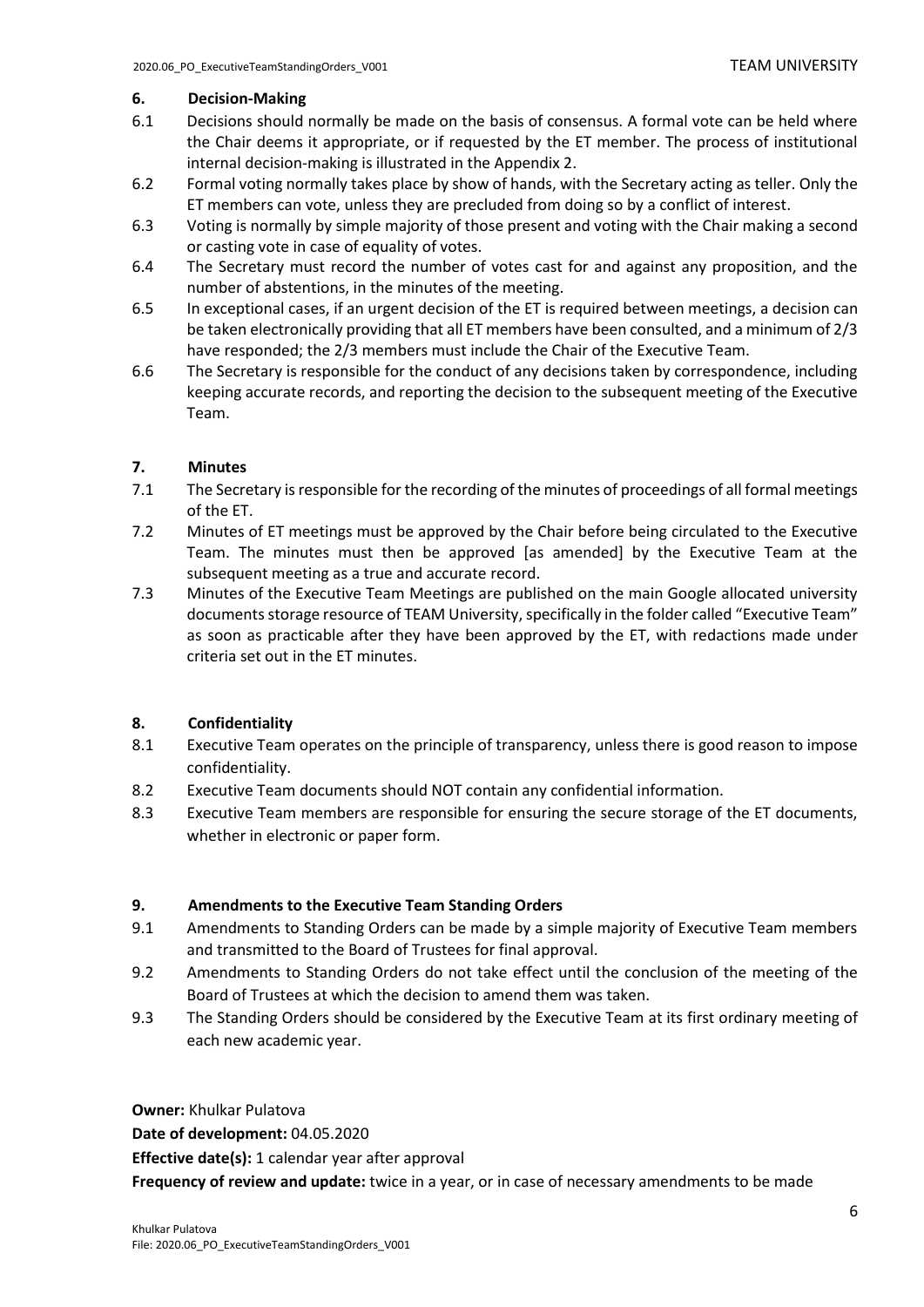**Approved by:** Executive Team, Interim Board of Trustees **Date Approved:** 22.06.2020 **Date Published:** 24.06.2020

#### **Appendix 1.**

**Membership of Executive Team with full names of members:**

| <b>EX-OFFICIO</b> |                                                      |                       |  |  |
|-------------------|------------------------------------------------------|-----------------------|--|--|
| N <sub>2</sub>    | <b>Position</b>                                      | <b>Full Name</b>      |  |  |
| 1.                | Rector - Chair                                       | Alisher Khasanov      |  |  |
| 2.                | Deputy Rector Academic-Administration - Deputy Chair | Aleksey Semyonov      |  |  |
| 3.                | Deputy Rector Student Engagement                     | Victoria Levinskaya   |  |  |
| 4.                | Deputy Rector Academic                               | Lobar Babakhodjaeva   |  |  |
| 5.                | <b>HR</b> Director                                   | Olga Park             |  |  |
| 6.                | <b>Finance Director</b>                              | Aleksandra Tolmacheva |  |  |
| 7.                | Programme Manager                                    | Nora Gavalyan         |  |  |